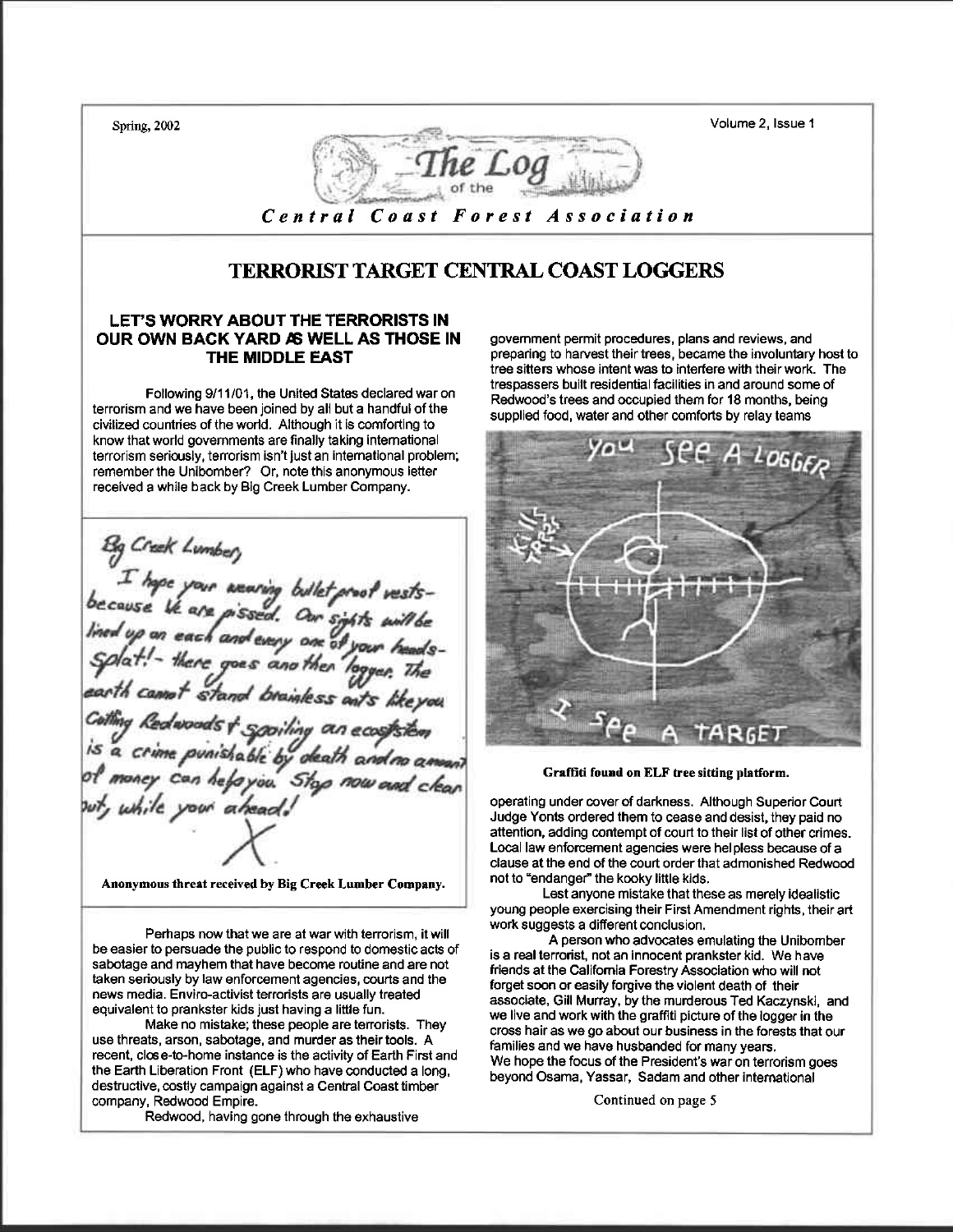# Introducing VP Dave Smelt



#### "Smoot, we both have to mark trees this year."

Here's what Vice President Dave had to say when we asked him for a brief biography:

I began working "outside" in the early ?0's as a tee planter for the then-fledgling city of Simi Valley, CA. I worked as a grounds person and a gounds forcman with lhe city and the school district there. In the late 70's I joined the Operating Engineers Local 12 in Southern California.

My wife, Cheryl, and I moved to Santa Cruz County in 1981 onto the timber property where we live today- I began working as an Operating Engineer up here with Local 3, started my own tractor business, was a partner in a musical instrument store in Watsonville, and am now managing my property on a full-time basis.

I joined CCFA in 1999 and the Farm Bureau in 2000. I now serve as your Vice President and as a member of the Farm Bureau's Le gislative Committee.

I am involved in a steelhead restomtion project in the creek that runs through my property and a thin and release redwood program on areas which I clear-cut in 1988. Both projects have been very successful. For enjoyment, I play music and shoot.

I love redwoods and rural living, and am a staunch supporter of the Constitution ard private righls.



### Book Review Debut:



**Natural Process:** That Environmental Laws May Serve the Laws of Nature

2001 By: Mark Edward Vande Pol , Wildergarten Press, P.O. Box 98 Redwood Estates, CA 95044-0098

Mark Vande Pol

This book represerts a unique

synthesis of resource management and economics, capable of gradually replacing the civic regulatory model on a global scale. The book introduces a free-market environmental management method that can price the use of ecosystem assets objectively (patent pending). Its motivational architecture improves resource rnanagernent, gradually drains the civic monopoly of its best and brightest, and initiates a legal strategy by which to wrest control from an increasingly-suspect political control system. The effect is to redirect the reader's perspective: from an assumed reliance upon civic regulation, to the exciting prospect of business solutions to real environmental problems.

The book is documented with over 350 unique references. It is a data gold mine written by an engineer. It is not a novel, trust me,

Here's Mark's website. There are other reviews. sections of the book and an order form.

http://www.naturalprocess.net

When we find a good book, it'll get a review. If you have a reconmendation, let us know.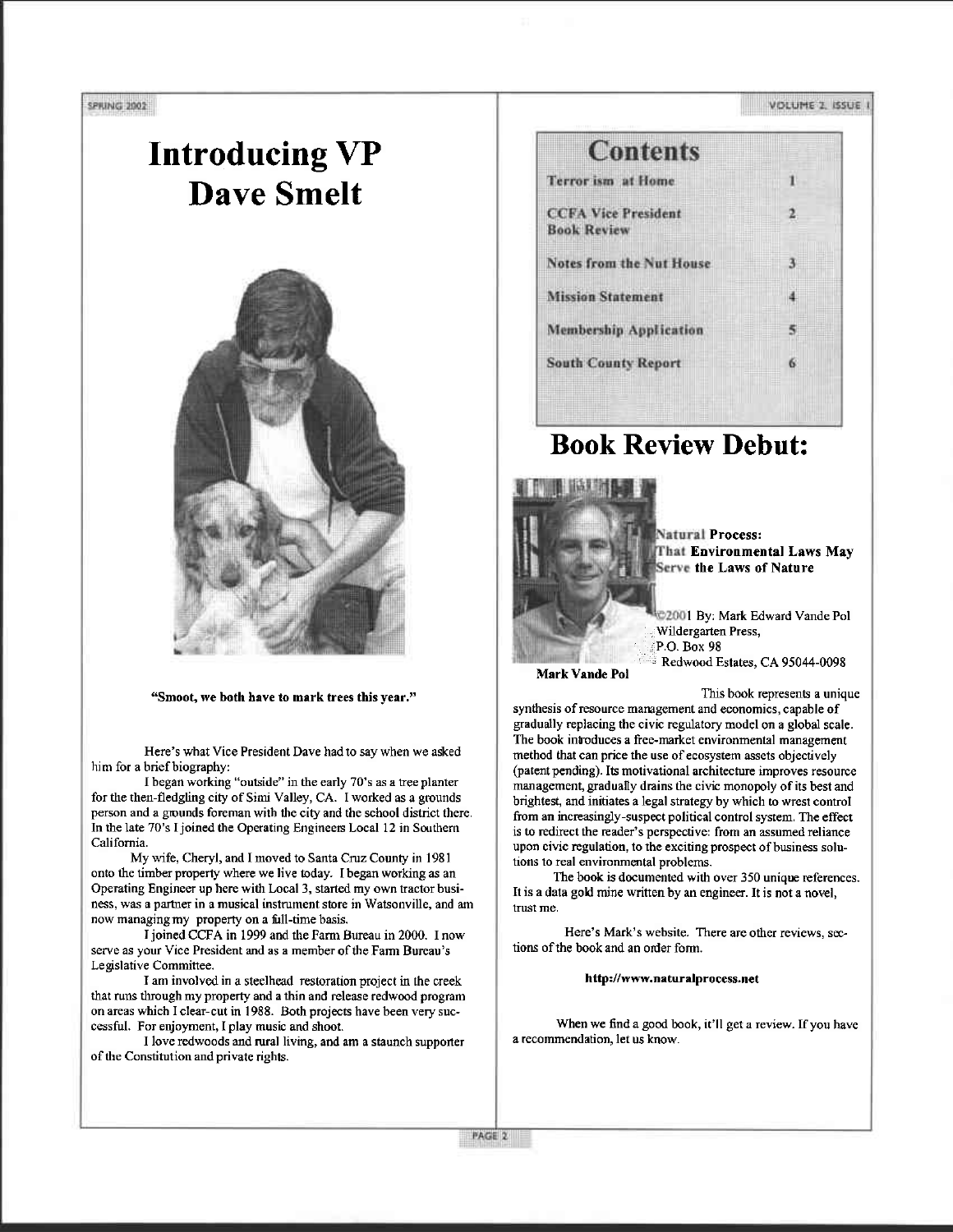**VOLUME 2 ISSUE 1** 

Notes From the Nut-Kouse

Or, why I feel like an alien around here.



SPRING 2002



#### **Bogus Data Enhance Government Official's Professional Growth**

When an endangered specie is found, regulatory agencies have greatly expanded authority to restrict residential, recreational, commercial and management options in the area. Some "scientists" need endangered species to enhance their power, status and income. To this end, five federal employees and two Washington State employees have admitted to planting false evidence of the presence of the endangered Canadian Ivnx in the Gifford Pinchot and Wenatchee National Forests. Unfortunately for them, someone else noticed the discrepancy. Rubbing poss were being used in these forests to determine whether the lynx was present and in need of federal and state protection. The seven government "scientists" have admitted to planting fur samples from a captive lynx on the posts to create a bogus endangered ynx and enhance their government positions and environmentalist stature.

Although this fraud was fingered several monthsago, none of the seven biostitutes<sup>1</sup> has been fired, fined, jailed, arrested or otherwise disciplined. Well, not completely. They have been excluded from further participation in the study they worked so hard to corrupt.

I wonder what would happen if you, just once, invented bogus scientific data on a timber harvest or stream alteration permit application.

<sup>1</sup>Biostitute - Bi-os'-ti-tute - A conjunction of the words biologist and prostitute, a professional calling currently in great demand in govemment and environmentalist circles.

### **Websites of interest**

Here's very good site about climate, agriculture, forestry etc.

http://www.co2andclimate.org/index2.html

Another good one examining climate B. S. is the Science and Environment Policy Project.

http://www.SEPP.org

#### **Another Biostitute Foiled**

A bioterrorist has been caught and punished. An American "scientist" who terrified the U.S. public, hoodwinked the scientific press. and panicked the congress has been found out. The Federal Office of Research Integrity just ruled that Steven R. Amold, a former researcher at the Tulane University Center for Bioenvironmental Research, "committed scientific misconduct by intentionally falsifying the research results published in the journal Science and by providing falsified and fabricated materials to investigating officials.'

Arnold claimed that the U.S. food supply was dangerously contaminated, by a fusion of agricultural pesticides and sent federal authorities off on a costly wild goose chase that continues to this day. He used high-level political allies to publicize a scientific fraud that imposed untold amounts of anxiety on the public. He cost the United States economy billions of dollars, with the toll still mounting. His punishment? He will not be allowed to receive any federal scientific grants for five years.----- Huh?!

For this report we are grateful to Dr. Dennis T. Avery, Senior fellow, Hudson Institute, formerly senior analyst, U.S. Dept of State.

### When it comes to ESA listing, any old excuse will do

Coho salmon serve the environmental protester's cause in Central Coast in the same way as do spotted owls further north. They are the handy excuse for rules, restrictions and protests against rational forest management and timberland usage. Archeologists have shown that they are probably not native to the Central Coast, and were not present here until they were artificially stocked to enhance sport fishing resources. Two scientists, Ken Gobalet, fisheries biologist of CSU Bakersfield and archeologist, Mark Hylkema of the State Parks Department have spent several years digging and examining fish remains and are continuing their work on this study.

State fish and game files show that until very recently, large transfers of hatchery coho were continuously planted in Central Coast streams since the late 1800's, accounting for some of the early anecdotal tales of huge coho runs. However the divergence between local geographic and climate conditions and actual coho habitat requirements lead to the suspicion that coho salmon are not native to streams south of San Francisco even though they are listed under the ESA by both State and Federal governments. Archeological studies of dozens of native kitchen middens in the Central Coast have yielded no salmon remains whereas nearly 100 other fish species including steelhead have been found and identified in the native's diet. By contrast, in excavations north of San Francisco salmon remains dating from 300 to 8000 years ago are plentiful.

By: Bob Briggs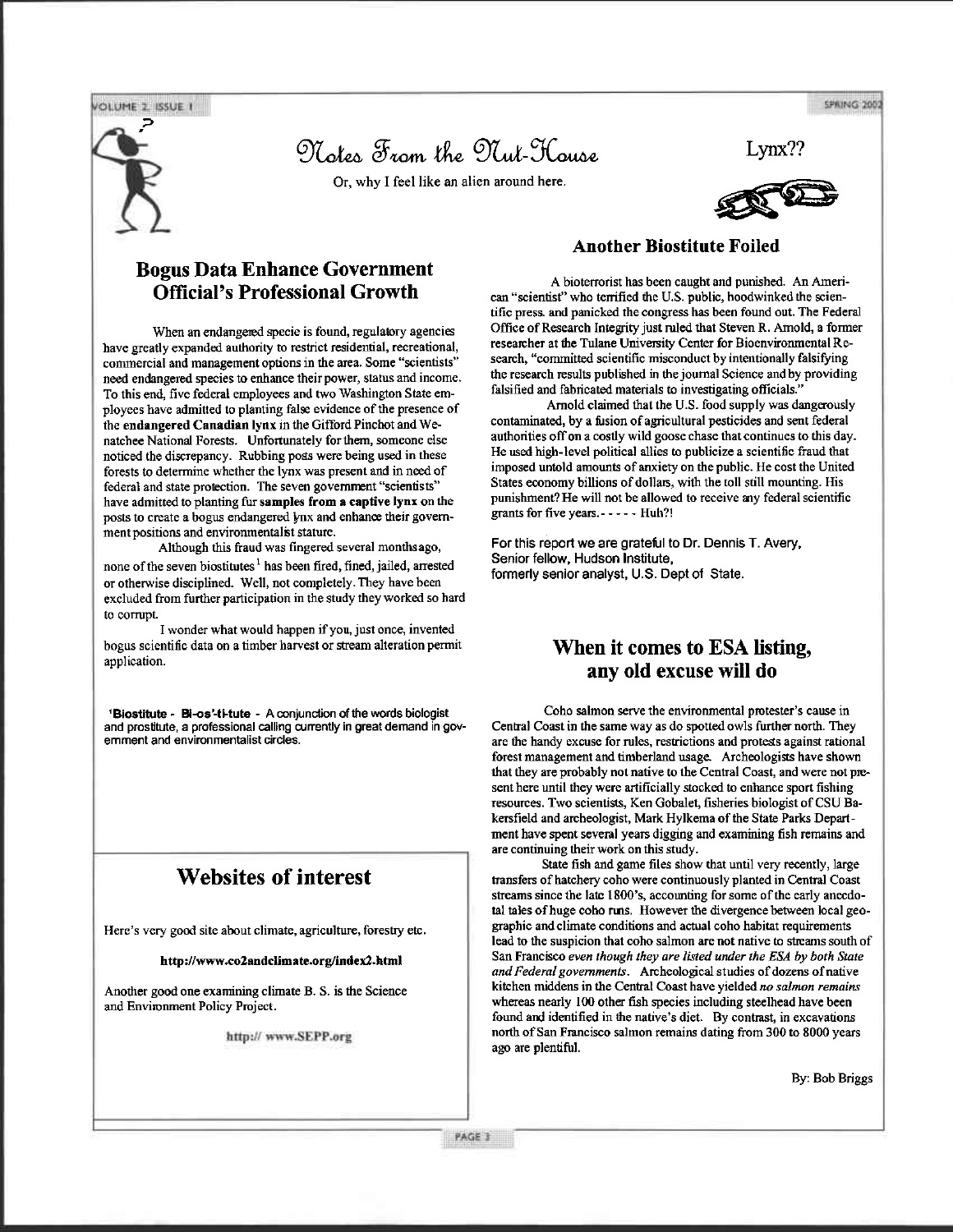VOLUME 2, ISSUE

### **CCFA Lawsuit Appeal**

### The Gauntlet is Down and the Clock is Running

As we mentioned in the December note to members, CCFA and Big Creek have appealed the decision in our lawsuits against Santa Cruz County and the State Coastal Commission. The case will be reviewed by the Sixth Appellate Court of California.

The Superior Court ruling of Dec. 2000 affirmed that only the State Board of Forestry can control timber operations on land zoned for timber production (TPZ). Unfortunately the court upheld the County's right to control timber harvesting on non-TPZ lands (compnsing approximately half the privately owned forestland in Santa Cruz County). Many non-TPZ landowners have a long history of responsible umber harvesting and forest management on their property and a number of CCFA members rely on the proceeds of periodic selective timber harvesting to maintain their forested property. This stewardship makes no difference to the Supervisors.

As we expected, the County and Coastal Commission cross-appealed the rulings that would deprive them of control of harvests on land zoned for timber use.

It has been obvious from the Supervisors' actions going back to 1997 that their ultimate goal is the elimination of State Forestry Board management of timber harvests and the prohibition of timber harvesting altogether in Santa Cruz County, regardless of a property's zoning. This conclusion is underlined when you examine the current status of TPZ re-zoning applications. To our knowledge, the County Planning Department is sitting on every single TPZ re-zoning application that has been filed in the past year-and-a-half, even though, as you may recall, several of the supervisors stated publicly (on a number of occasions) that they were not opposed to timber harvesting. They simply asked that landowners apply to rezone their timberland to TPZ and the supervisors would not only support but encourage such re-zonings.

Anyone who has ever applied for a county permit or who reads the newspaper realizes that "permit stonewalling" Is an institutionalized tactic for social engineering in Santa Cruz County.

In deciding to proceed on an appeal CCFA directors were very mindful that the outcome has critical implications beyond the legal rights and interests of local timber owners. If the County and Commission's cross-appeal succeeds, forestland ownership statewide will be thrust into chaos; the harvesting of trees will become politicized in every county and forest land-use decisions will be dictated by militant, wellfinanced environmental enterprises such as the Sierra Club, Earth First and EPIC.<sup>1</sup>

Perhaps the most astounding and insulting development is that some re-zoning applicants are being told by county staff (off the record) that the stalled re-zonings are CCFA and Big Creek's fault because they filed lawsuits against the County. One need only to ask who passed the ordinances that curtailed forest usage by countless private landowners in the first place to realize how despicable those comments are.

The appeal will probably take one to two years to complete and will be expensive. We will do our best to keep members and contributors informed as the action unfolds but we will need both your patience and your continued financial assistance. Please consider making a donation to this effort. If you write "CCFA Legal Fund" in the memo line of your check, it will be sequestered and used exclusively for legal expenses.

<sup>1</sup> EPIC is the acronym for the Environmental Protection and Information Center.

## **CCFA** legal action fund needs help

We appear to have won a major part of the first round of court action, but the battle is not over. Both sides have appealled, and further legal action is necessary before the County obeys State law in rezoning land to TPZ. CCFA must be prepared to keep the legal initiative. Your contribution to the CCFA Legal Action Fund will strengthen the effort.

Please make checks payable to:

**Central Coast Forest Association Legal Fund** 

P. 0. Box 1670 Capitola, CA 95010

**SPRING 2002** 

If you have questions, leave a message and phone number on our hotline (831) 469-6016 and one of our officers will get back to you very soon.

The CCFA Legal Action Fund is entirely separate from our dues supported operating accounts.

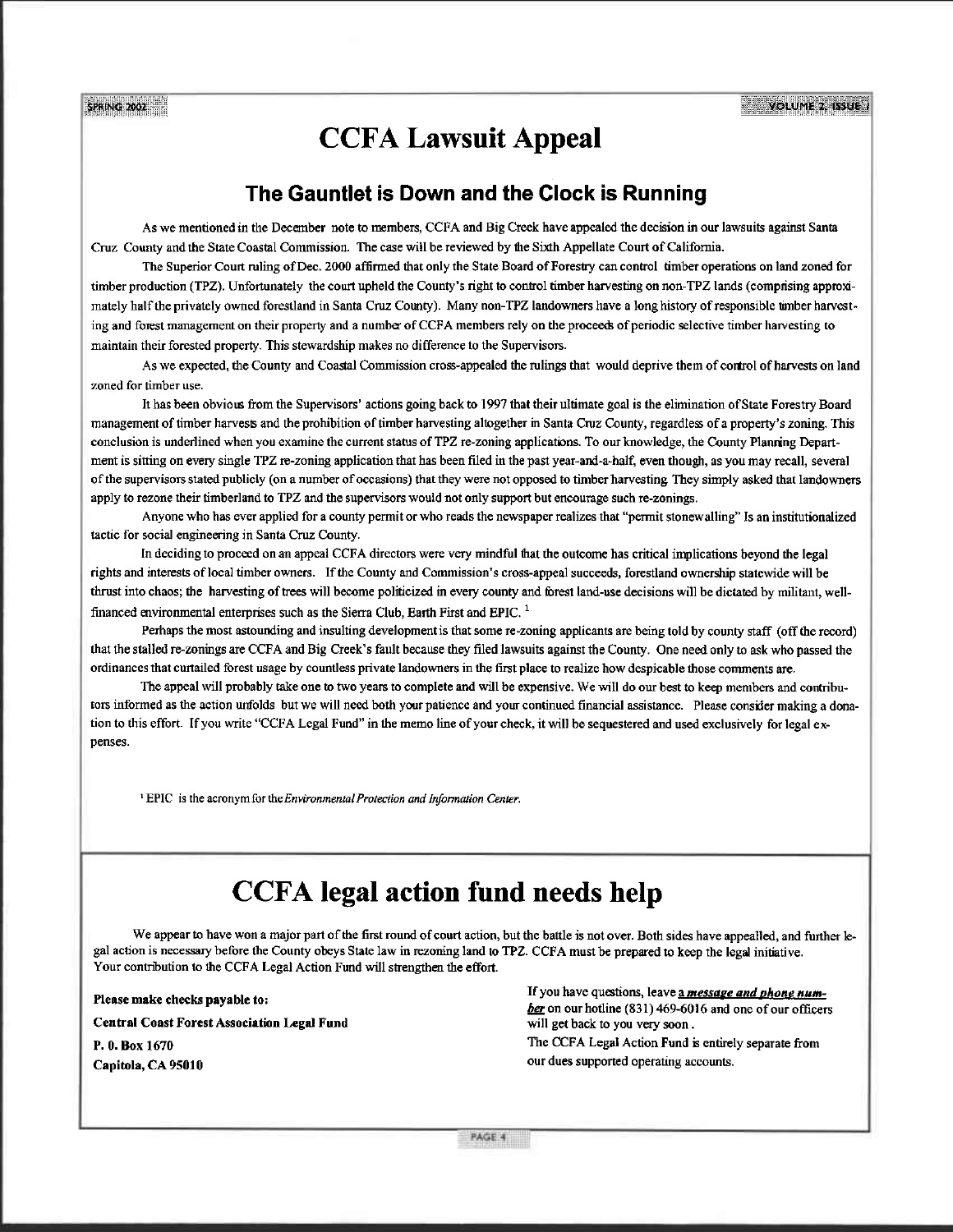|                                         |                                    | <b>Central Coast Forest Association</b>       |            |  |
|-----------------------------------------|------------------------------------|-----------------------------------------------|------------|--|
|                                         |                                    | Membership / Renewal Application/Contribution |            |  |
| Enclosed is \$                          |                                    | New Membership<br>Renewal                     | Legal Fund |  |
| MEMBERSHIP CATEGORY.                    | <b>DUES</b>                        |                                               |            |  |
| Personal                                | \$50                               |                                               |            |  |
| Professional                            | \$250                              |                                               |            |  |
| <b>Business</b>                         | \$500                              |                                               |            |  |
| Name /Address                           |                                    | Phone/e-mail                                  |            |  |
|                                         |                                    |                                               |            |  |
|                                         |                                    |                                               |            |  |
|                                         |                                    |                                               |            |  |
|                                         |                                    | signature                                     |            |  |
|                                         |                                    |                                               |            |  |
| Please make checks payable to:          |                                    |                                               | Date       |  |
| <b>Central Coast Forest Association</b> |                                    | -OR-<br>CCFA Legal Fund                       |            |  |
|                                         |                                    |                                               |            |  |
|                                         | P. 0. Box 1670, Capitola, CA 95010 |                                               |            |  |

Continued from Page I

terrorists, and includes some familiar but obscure names closer to home such as Blackbird, Moondog and Butterfly.



Why Central Coast Loggers look over their shoulders occasionally. It says "If Ted (unabomber) did it, so can you!"

The photos in this article were 'touched up' for print clarity. The original photos are on file for anyone who wishes to see them firsthand.



· Communicate with community, political and environmental interests as a voice for forestland owners.

Understand the news, law and technology of forestry and apply this knowledge for the benefit and protection of forestland owners.

- · Inform members of matters affecting their lands and forests.
- Take political and legal action to defend the rights and W property of all Central Coast forestland owners.

PAGE 5